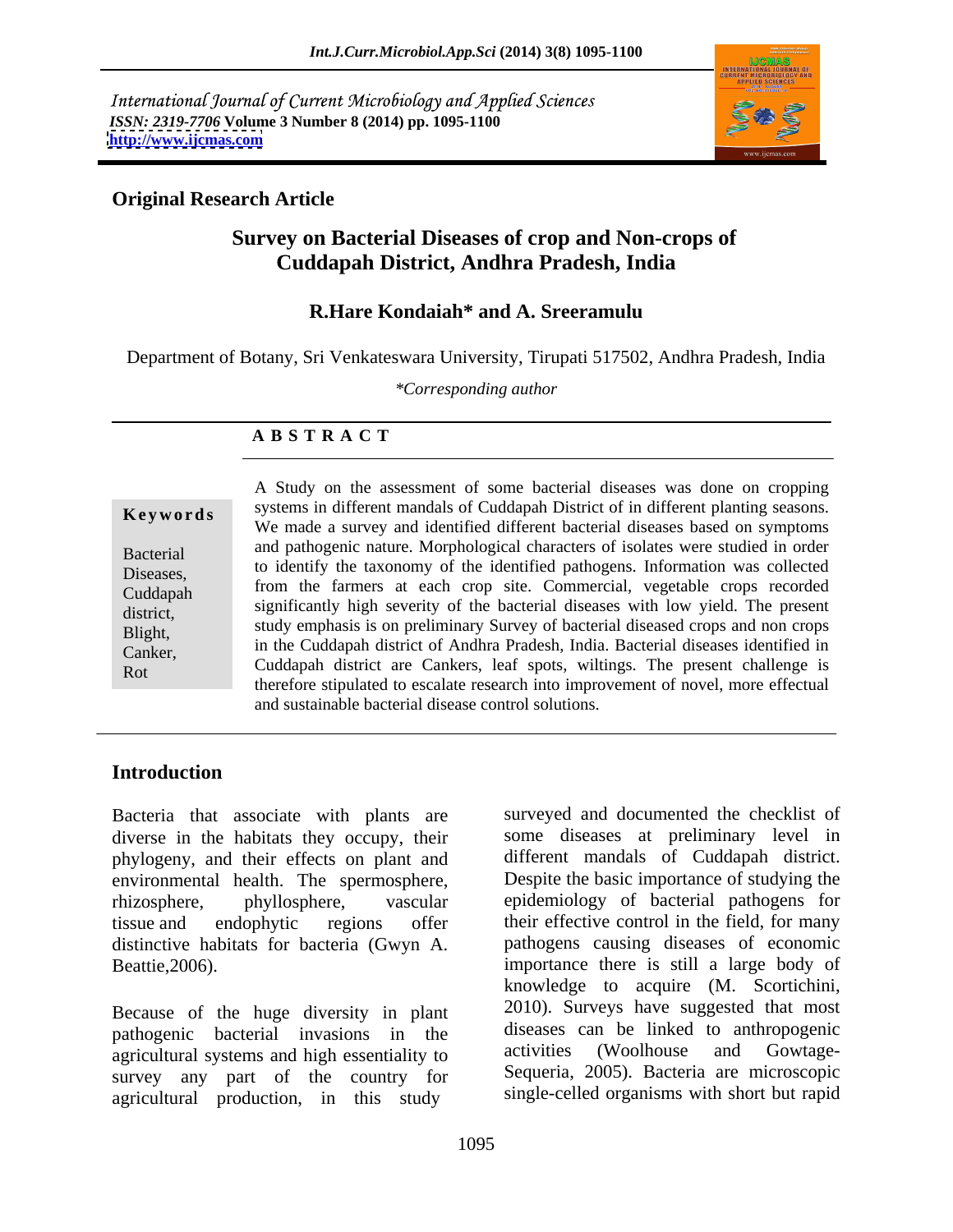life cycles. They need moisture to multiply and grow well. They have both beneficial and pathogenic qualities. They attack the plants and cause the diseases to plants, which further delays the growth, and/or do loss to the yield. Once they attack the plant through contaminations, they grow in the spaces between cells, producing toxins, special proteins or enzymes that damage the

These grow by absorbing the nutrients from their surrounding environments i.e., plant so, it will cause damage to the growth of the cultivation practices. Most plant pathogenic bacteria belong to the following genera: *Burkholderia, Acidovorax, Xanthomonas, Spiroplasma*, and *Phytoplasma* (Ellis et al., 2008). These plant pathogenic bacteria cause many serious diseases to the plants  $A.2014$ throughout the globe (Vidyasekharan, 2002).

Because of the huge diversity in plant pathogenic bacteria and bacterial plant disease, we have surveyed and documented for isolating the organisms that grow on the checklist of some diseases at preliminary level in different mandals of Cuddapah district. Despite, the basic importance of studying the epidemiology of bacterial mm and transferred to sterile petri dishes.<br>
pathogens for their effective control in the The pieces are surface sterilized with 0.1% pathogens for their effective control in the field, for many pathogens causing diseases mercuric chloride solution for about half to<br>of economic importance there is still a large one minute. (Kondaiah HK and Sreeramulu of economic importance there is still a large body of knowledge to acquire (M. A, 2014. The bits of tissues thus the surface<br>Scortichini, 2010). So, here we have sterilized are transferred on to nutrient agar surveyed different crop regions of the media in petri dishes. The dishes are Cuddapah district and identified the hosts, diseases, categorized them accordingly. Pathogens were isolated and identified based The bacterial colonies developing from the on morphological characteristics. tissue are transferred into agar slants and

# **Materials and Methods**

#### **Study Area**

plant cells.<br>the eastern longitude). The Geographical plants. These bacterial diseases spread by western and northern boundaries. growing many ways viz., rain, wind, birds and seasons to assess the prevalence and anthropogenic activities with poor incidence of foliar fungal and bacterial *Erwinia, Pectobacterium, Pantoea,* Agricultural crops. Mango, Citrus, Banana, *Agrobacterium, Pseudomonas, Ralstonia,* Melons, Papaya are the fruit crops. *Clavibacter, Streptomyces, Xylella,* Vegetables and Chrysanthemum are other The extensive field survey was undertaken during thesurvey of plant diseases in 50 revenue mandals of Cuddapah District (GPS coordinates  $13^{\circ}$   $43^{\circ}$  and  $15^{\circ}$   $14^{\circ}$  of the and  $15^{\circ}$   $14^{\circ}$  of the ! of the northern latitude and  $77^{\circ}55'$  and  $79^{\circ}29'$  of  $\frac{1}{2}$  and 79°29<sup>1</sup> of ! of area of the District is  $15,359$  Kms<sup>2</sup> and  $2$  and and spreads northwards beneath the western slopes of the Eastern Ghats as a rough parallelogram dented deeply in its southern, diseases affecting Paddy, Groundnut, Red gram, Cotton, Bengal gram are the major Turmeric, Onion, Chillies, commercial crops grown in the district.(Kondaiah HK and Sreeramulu A,2014)

#### **Isolation of the pathogenic bacteria**

Generally the tissue segment method is used artificial media. An infected host tissue from the advancing margin of the lesion is selected, cut into small pieces of about  $2 - 5$ mm and transferred to sterile petri dishes. The pieces are surface sterilized with 0.1% mercuric chloride solution for about half to one minute. (Kondaiah HK and Sreeramulu A,2014. The bits of tissues thus the surface sterilized are transferred on to nutrient agar media in petri dishes. The dishes are incubated at  $20-27^\circ$ c temperature and c temperature and examined daily for the growth of organisms. allowed to grow.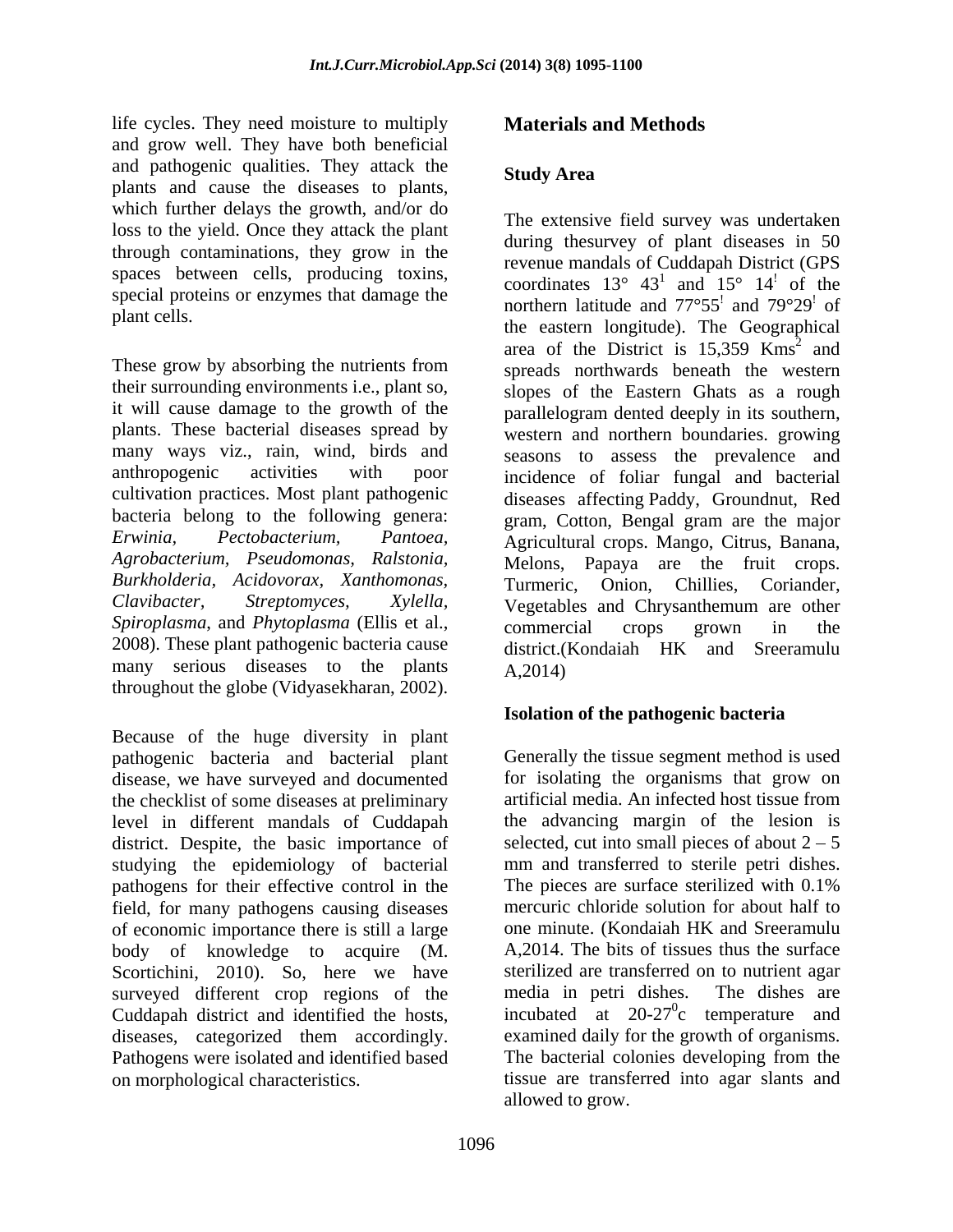The tissue sections are transferred to dishes of the disease can be avoided. The

A total of 250 fields were inspected during the three years of survey The following Bacterial diseases are identified on crop and non crop plants of Cuddapah District during bacterial diseases were observed and Dinne. Hot hole disease on Azadiracta identified. Among the total of 50 mandals indica Red strip on Saccharum officinarum. identified. Among the total of 50 mandals were surveyed, diseases identified to that Soft rot on *Lycopersicon esculantum*<br>narticular mandals are enlisted in the Table . Bacterial leaf spots on *Lycopersicon* particular mandals are enlisted in the Table **Bacterial** leaf spots on *Lycopersicon* 

Different plant parts with disease symptoms were collected and pathogens were isolated. There are 8 different types of bacterial disease viz., Blight, Canker, Red strip, Angular leaf spots, black arm, shot hole, soft rot belonging to 6 crops (paddy, Acid lemon, sugar cane, cotton, neem and tomato) symptoms of the disease. The details of the host, pathogen and name of the disease are tabulated below (Table 2). The pathological

The above isolation method of bacteria was (Sarah DE et al., 2008). keenly taken to examine organisms growing from the diseased tissue as they develop from the beginning. This survey addresses disease situations in field crops, native

Bacteria can easily spread from one plant to spread of 8 diseases of 6 crops to in the of the disease in the different mandals, if precautions can be taken care further spread

containing sterile distilled water and washed occurrence of disease per mandal ranged thoroughly to free them from the chemicals. from1-5. Among the 8 diseases, leaf spot is **Result and Discussion and Series Result and Discussion and Series Result and Discussion** the years 2008-2012. The following mandals namely Atloor and Chintakomma 1. *esculantum* ,*Gossypium herbaceam* Canker wide-spread in 43 mandals of the Cuddapah, which indicates its occurrence and dominance in the study area. It is also indicates that the Leafspot is a common disease to the study area. Canker occupied the next position in occurrence. Whereas, angular leafspot was identified only in two Dinne. Hot hole disease on Azadiracta indica .Red strip on *Saccharum of icinarum*. Soft rot on *Lycopersicon esculantum* .Bacterial leaf spots on *Lycopersicon*  disease on Citrus lemon and *Lycopersicon esculantum.*Leaf blight on *Oryza sativa*

were identified according to the host and different kinds of symptoms that include symptoms can be seen in the Figure 1. pathogenic bacteria cause disease is as Bacteria when spread, if there is no ready host, they hardly remain dormant. So it is a best method for eradicating the particular disease and the study results helps for that. Plant pathogenic bacteria cause many galls and overgrowths, wilts, leaf spots, specks and blights, soft rots, as well as scabs and cankers . The means by which plant varied as the types of symptoms they cause (Sarah DE *et al*.,2008).

ecosystems. cotton crop, avoiding this crop in the other plants and they remain live in the soil, properly, and crop selected wisely, the crop debris and spread to the next crop. further spread of the disease can be avoided. These diseases can cause to damage to the The new advances in genomics and host plants, sometimes they can kill the host proteomics will provide information for plants (Ou, S. H. 1972.). Results showed the selecting new targets to develop specific and different mandals. Based on the occurrence detection of these bacterial pathogens in Based on the presence of the disease, farmer has to choose the crop in their mandal. For example, the angular leaf spot belongs to the mandals of Atloor and Chintakomma Dinne can help the former. If the data was used sensitive techniques for the diagnosis and plant material.(Lopez MM *et al*.,,2010)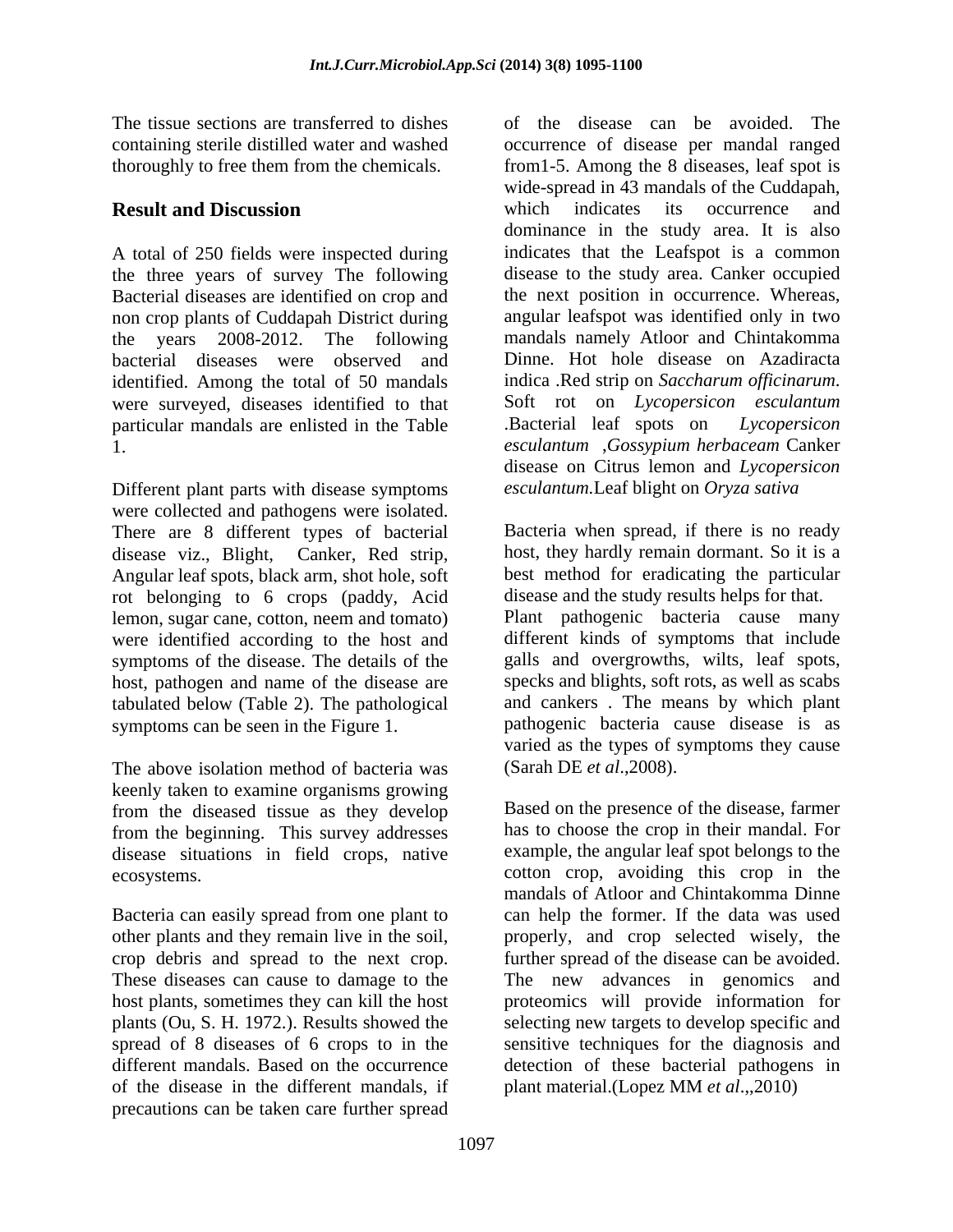**Figure.1** Phytopathogenic effected diseases diagnosed in different mandals of Cuddapah District, India



A. Leaf blight on *Oryza sativa* ; B. Canker disease on Citrus lemon ; C. Red strip on *Sugar cane leaf*. ; D. Angular leaf spot & Blackarm on *Gossypium herbaceum* ; E. Hot hole disease on Neem leaf ; F.Fruit Cancker on Tomato ; G. Soft rot on Tomato ; H. Bacterial

**Table.1** Check List of Surveyed Disease Crops in Cuddapah District

| S.No | Name of the<br><b>Mandal</b> | <b>Check List of Surveyed Disease Crops in Cuddapah District</b> |
|------|------------------------------|------------------------------------------------------------------|
|      | Atloor                       |                                                                  |
|      |                              | 1. Canker 2. Angular leafspot                                    |
|      | Badvel                       | 1. Leaf spot 2. Red strip 3. Shot hole                           |
|      | B.Kodur                      | 1. Canker 2. Shot hole 3. Leaf spot                              |
|      | B.Mattam                     | 1. Leaf spot 2. Blight                                           |
|      | Chapadu                      | 1. Canker 2. Red strip 3. Leaf spot 4. Blight 5. Soft rot        |
|      | Chakrayapeta                 | 1. Canker 2. Shot hole                                           |
|      | Chennur                      | 1.Red strip 2.Soft rot 3.Leaf spot                               |
|      | Chinnamandem                 | 1. Leaf spot                                                     |
|      | Chintakomma dinne            | 1. Angular leaf spot 2. Soft rot                                 |
|      | Chitvel                      | 1. Canker 2. Leaf spot 3. Soft rot                               |
| 11   | Duvvur                       | 1. Blight 2. Leaf spot                                           |
| 12   | Galiveedu                    | 1. Shot hole 2. Canker                                           |
|      |                              |                                                                  |
| 13   | Gopavaram                    | 1. Blight 2. Leaf spot                                           |
| 14   | Jammalamadugu                | 1. Shot hole 2. Leaf spot                                        |
| 15   | Kadapa                       | 1. Leaf spot 2. Soft rot                                         |
| 16   | Kalasapadu                   | 1. Canker 2. Leaf spot 3. Soft rot                               |
| 17   | Kamalapuram                  | 1. Leaf spot 2. Canker                                           |
| 18   | Khazipeta                    | 1. Red strip 2. Leaf spot 3. Blight                              |
| 19   | Koduru $(R.S)$               | 1. Canker 2. Leaf spot 3. Soft rot 4. Blight                     |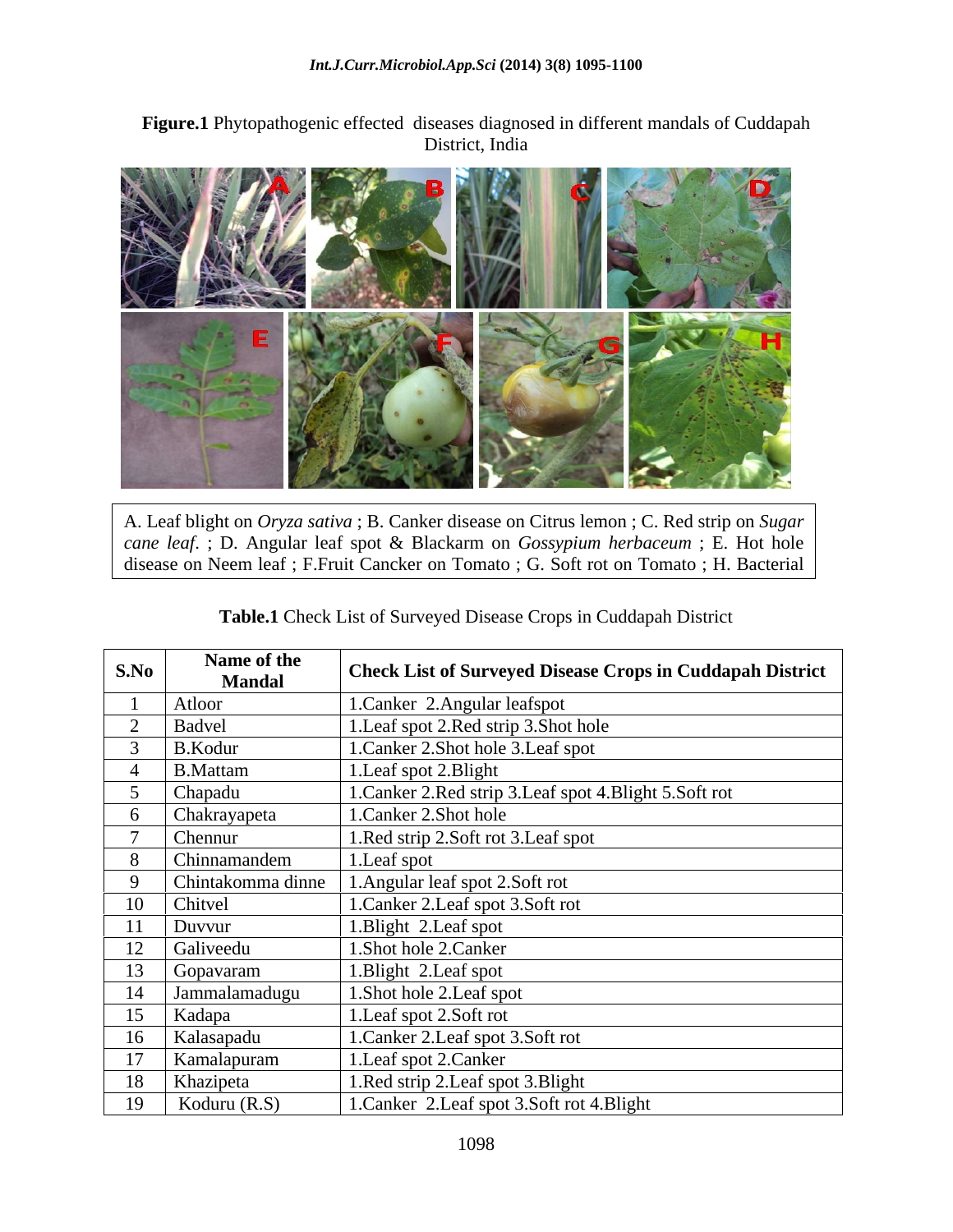| 20 | Kondapuram $(R.S)$        | 1. Canker 2. Leaf spot                       |
|----|---------------------------|----------------------------------------------|
| 21 | Lakkireddy palli          | 1. Canker 2. Leaf spot 3. Soft rot           |
|    | 22 Lingala                | 1. Canker 2. Leaf spot                       |
|    | 23 Mydukuru               | 1. Canker 2. Soft rot 3. Leaf spot           |
|    | $\overline{24}$ Mylavaram | 1. Shot hole 2. Leaf spot                    |
| 25 | Muddanuru                 | 1.Canker 2.Leaf spot                         |
| 26 | Nandalur                  | 1.Red strip 2.Canker 3.Soft rot 4.Leaf spot  |
| 27 | Obulavaripalli            | 1. Blight 2. Canker 3. Soft rot              |
| 28 | Ontimitta                 | 1. Canker 2. Blight 3. Leaf spot             |
| 29 | Peddamudium               | 1. Shot hole 2. Leaf spot                    |
| 30 | Penagalur                 | 1. Canker. 2. Leaf spot 3. Soft rot          |
| 31 | Pendlimarri               | 1. Angular leaf spot 2. Soft rot             |
| 32 | Porumamilla               | 1. Leaf spot                                 |
|    | 33 Proddutur              | 1. Canker 2. Soft rot                        |
|    | 34 Pulivendula            | 1. Canker 2. Leaf spot                       |
|    | 35 Pullampeta             | 1. Canker 2. Leaf spot 3. Soft rot 4. Blight |
|    | 36 Rajampet               | 1. Canker 2. Soft rot 3. Leaf spot           |
| 37 | Rajupalem                 | 1. Canker 2. Leaf spot 3. Blight 4. Soft rot |
| 38 | Ramapuram                 | 1. Canker 2. Leaf spot                       |
| 39 | Rayachoti                 | 1. Canker 2. Leaf spot 3. Soft rot           |
| 40 | Sambepalli                | 1. Leaf spot                                 |
| 41 | Siddhavatam               | 1. Blight 2. Canker 3. Leaf spot 4. Soft rot |
| 42 | Simhadripuram             | 1. Canker 2. Leaf spot                       |
| 43 | Kasinayana                | 1. Canker 2. Leaf spot 3. Soft rot           |
| 44 | T.sundupalli              | 1. Leaf spot                                 |
| 45 | Thonduru                  | 1. Canker 2. Leaf spot                       |
| 46 | Valluru                   | 1.Leaf spot 2.Canker 3.Soft rot              |
| 47 | Vempalli                  | 1. Blight 2. Canker 3. Leaf spot             |
| 48 | Vemula                    | 1. Canker 2. Leaf spot                       |
| 49 | Veeraballi                | 1. Leaf spot 2. Canker                       |
| 50 | Veerapunayuni palli       | 1.Canker                                     |

# **Table.2** Disease and Pathogenesis

| S.No | Name of the                 | Name of the                    | <b>Botanical name</b>                                      | Causal organism                                                  |
|------|-----------------------------|--------------------------------|------------------------------------------------------------|------------------------------------------------------------------|
|      | Disease /symptom $\vert$    | <b>plant</b>                   |                                                            |                                                                  |
|      | Bligh                       | Paddy                          | Oryza sativa                                               | Xanthomonas camperstris PV Oryzae.                               |
|      | Citrus Canker               | Acid Lemon <i>Citrus lemon</i> |                                                            | Xanthomonas campestris citri                                     |
|      | Red strip                   | Sugar cane                     | Saccharum officinarum                                      | Pseudomonas rubrilineans                                         |
|      | Angular leaf spots   Cotton |                                | Gossypium herbaceum                                        | Xanthomonas campestris                                           |
|      | and Black arm               |                                |                                                            |                                                                  |
|      | Shot hole                   |                                | Neem leaves   Azadiracta indica                            | Xanthomonus azadiractaedae                                       |
|      | Canker                      | Tomato                         |                                                            | $\vert$ Lycopersicon esculantum $\vert$ Clavibacter michiganense |
|      | Soft rot                    | Tomato                         | $\vert$ Lycopersicon esculantum $\vert$ Erwinia caretovera |                                                                  |
|      | Leaf spot                   | Tomato                         |                                                            | $\vert$ Lycopersicon esculantum $\vert$ Xanthomonas campestris   |